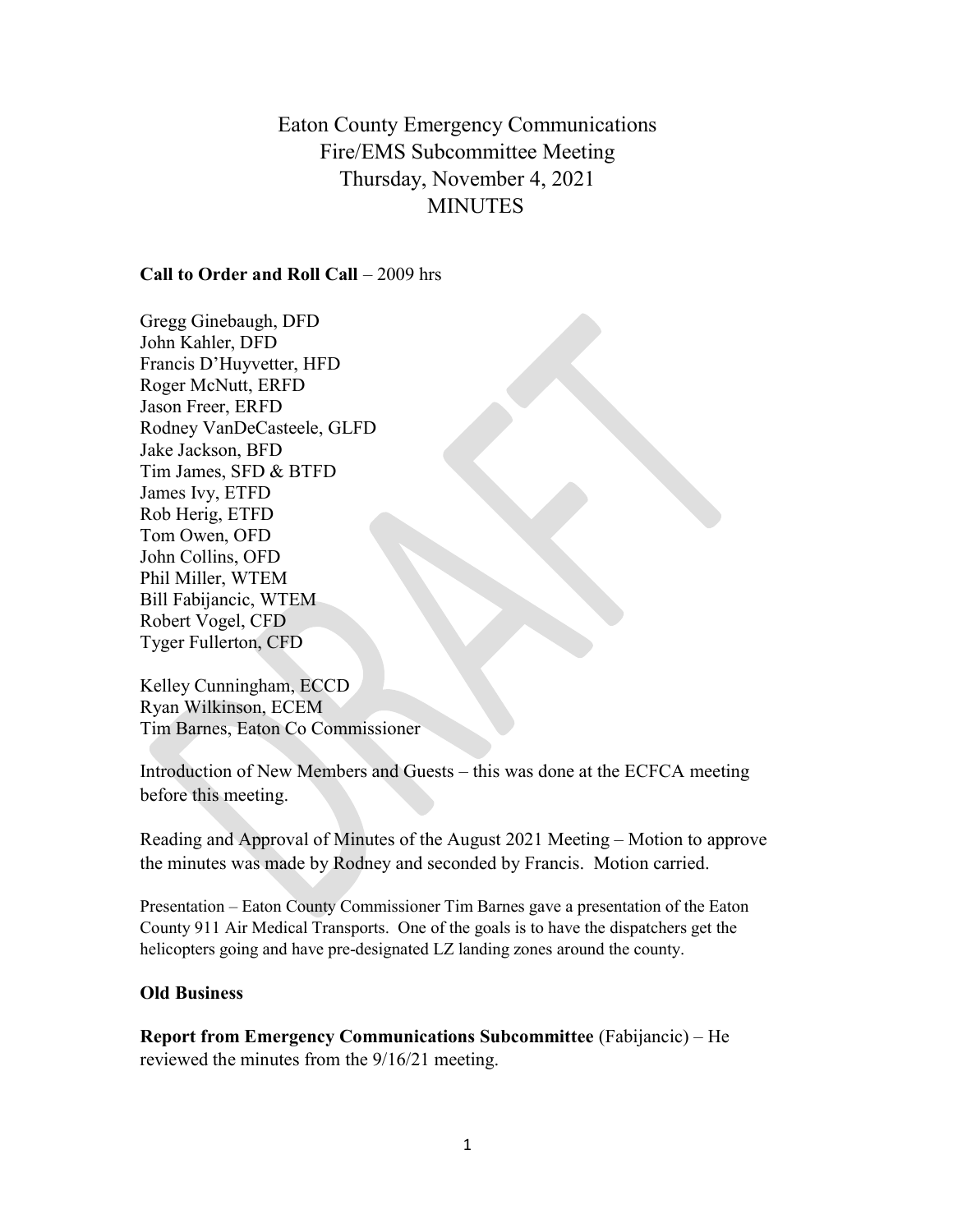## Central Dispatch Operational Report (Kelley) –

- Supervisors had helicopter training from Commissioner Barnes and they'll show their shifts the PowerPoint presentation.
- One telecommunicator is in the hiring process with a conditional offer and one in the background process awaiting an opening.
- There are four in training and one is close to completing her training. Two are from other dispatch agencies with experience and all are doing well.
- Deputy Director interviews will be held November 19. There are six candidates. The oral board consists of John Fuentes, Eaton County Controller; Stephanie Lehman, Director of Barry County 911; Ryan Wilkinson, Emergency Management; and Kelley.

Helicopter training – Tim James and Kelley went through the policies  $\&$  procedures together and found that helicopters were not in line with TCEMCA. The biggest thing is that dispatch does have the authority to get them going and that was missing from the policy. John Kahler stated that although Delta Township is close to the hospitals and most times would not use a helicopter, he felt it could be possible especially on the highways.

Kelley stated that she has been talking to supervisors about improving Fire/EMS dispatching such as slowing down when dispatching and not saying, "It's in the notes." Also, if an agency is managing an incident and they get another call, they must be notified.

Tim James thanked Kelley for listening. He likes that MFRs are now being status checked instead of just the EMS.

Central Dispatch Project Updates (Kelley) –

- There is no update on the ASAP to PSAP project.
- The Cities of Eaton Rapids and Charlotte have opted into our RAVE with their own key word. It costs them \$1500 each per year to be on our RAVE. Kelley explained that Grand Ledge is separate because they bought their own before we knew they could be a part of ours. In order for them to be on ours and save money they would have to delete their account. RAVE will be reaching out to the cities to help build their subscribers. Notifications were discussed as far as who gets what information sent to them.
- Kelley noted that RAVE collaborate automatically sends phone calls to a list of people such as staffing call ins, only to fire chiefs, active shooter button, etc.
- We continue to work on getting a weather siren at Crandell Lake.
- Kelley again apologized about the law enforcement talk groups coming out of Fire/EMS radios in the most recent radio update. Kelley stated that she did not know it was happening. LEIN says it's giving Fire/EMS personnel access to LEIN and CJIS info even though you can get a scanner or app on your phone.